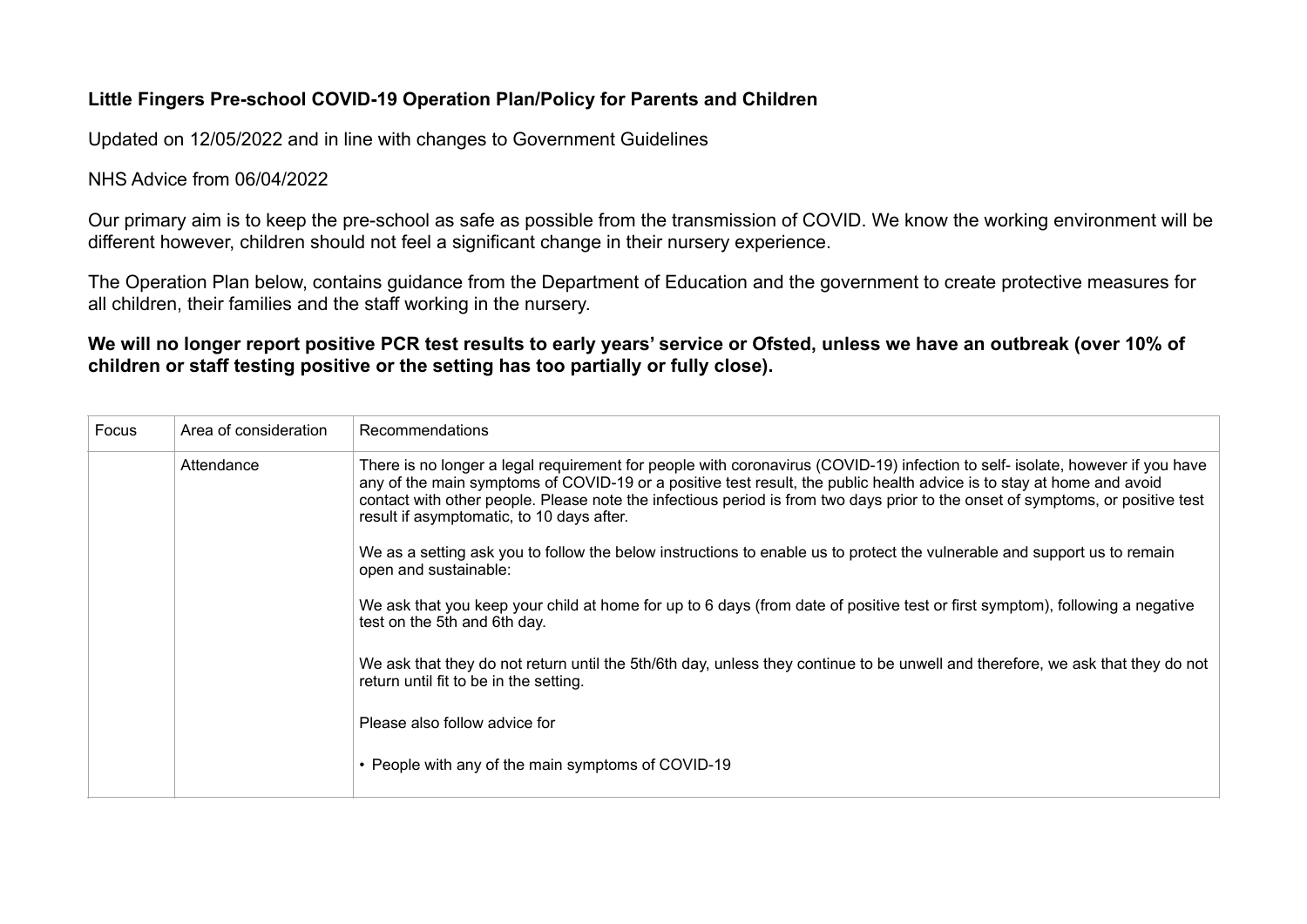|                                              | • People who have received a positive COVID-19 later flow device (LFD) or polymerase chain reaction (PCR) test result.                                                                                                                                                                                                                                                     |
|----------------------------------------------|----------------------------------------------------------------------------------------------------------------------------------------------------------------------------------------------------------------------------------------------------------------------------------------------------------------------------------------------------------------------------|
|                                              | . People who live in the same household as, or who have had close contact with, someone who has COVID-19.                                                                                                                                                                                                                                                                  |
|                                              | Little Fingers Pre-school will not accept children in the setting with a positive COVID-19 test or key symptoms of COVID-19,<br>due to the potential risk to others.                                                                                                                                                                                                       |
|                                              | If your child is not attending Little Fingers, please feel free to speak to Miss Leanne Shuttleworth (Pre-school Manager)<br>about continued support for learning, through contact with your child's key person.                                                                                                                                                           |
|                                              | You may wish to look at the following websites to support your child whilst at home:                                                                                                                                                                                                                                                                                       |
|                                              | Hungry little minds * BBC Tiny Happy People * Words for life * Help children aged 2 – 4 to learn at home: coronavirus<br>(COVID 19)                                                                                                                                                                                                                                        |
|                                              | The front gate will be used to drop off children in this current climate. However, parents/carers can enter the setting to<br>collect their child/ren providing they do not have any COVID-19 symptoms and have not tested positive.                                                                                                                                       |
|                                              | Where possible, a familiar adult should drop off your child and collect to prevent different people entering the pre-school.                                                                                                                                                                                                                                               |
|                                              | The legal requirement to wear a face covering no longer applies. However, the Government suggests that you continue to<br>wear a face covering in crowded and enclosed spaces where you may come into contact with people you do not normally<br>meet i.e. the supermarket / on public transport.                                                                          |
|                                              | Children will be asked to ask wash their hands on entering the setting.                                                                                                                                                                                                                                                                                                    |
| Tracing close contacts<br>and self-isolation | Public Health advice for people with COVID-19, and their contacts changed from 24th February. Contacts are no longer<br>required to self-isolate or advised to take daily tests and contact tracing has ended.                                                                                                                                                             |
| What to do if you have<br>COVID-19           | The most effective way to avoid passing on COVID-19 infection is to stay at home and avoid contact with other people.                                                                                                                                                                                                                                                      |
|                                              | When someone with COVID-19 breathes, speaks, coughs or sneezes, they release small particles (droplets and aerosols)<br>that contain the virus that causes COVID-19. These particles can come into contact with the eyes, nose or mouth or can be<br>breathed in by another person. The particles can also land on surfaces and be passed from person to person via touch. |
|                                              | The risk of catching or passing on COVID-19 can be higher in certain places and when doing certain activities such as<br>singing or vigorous exercise. In general, the risk of catching or passing on COVID-19 is highest when you are physically<br>close to someone who is infected.                                                                                     |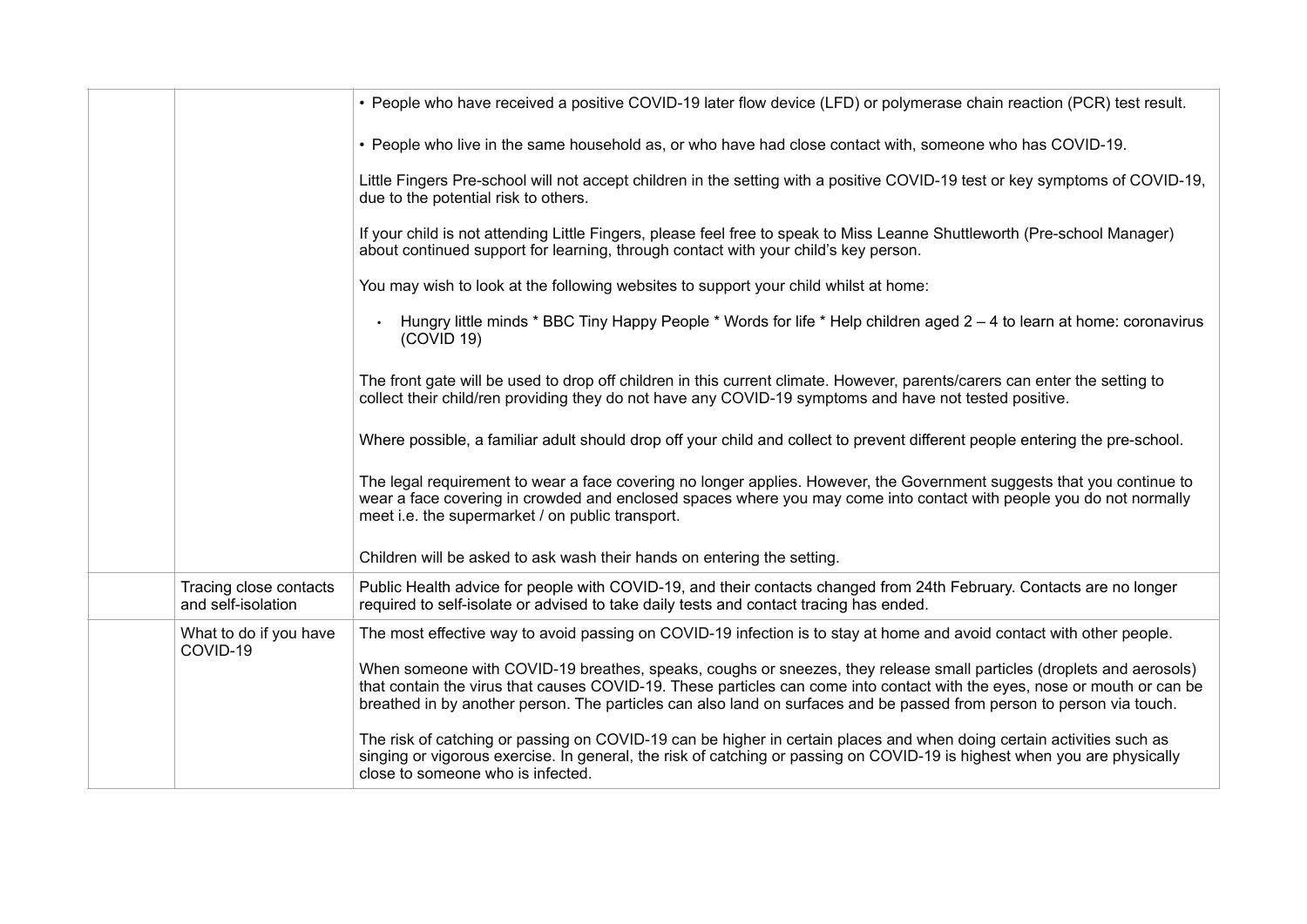|                   | However, it is possible to be infected even by someone you do not have close contact with, especially if you are in a<br>crowded, enclosed or poorly ventilated space. This is because the infectious particles can stay suspended in the air for<br>some time.                                                                                                                                                        |
|-------------------|------------------------------------------------------------------------------------------------------------------------------------------------------------------------------------------------------------------------------------------------------------------------------------------------------------------------------------------------------------------------------------------------------------------------|
| Health and Safety | • In exceptional cases for the purposes of meeting the EYFS ratio and qualification requirements, all staff educating or<br>caring for a mixed age group of children can be considered, available to work directly with all of the children who have<br>been grouped together.                                                                                                                                         |
|                   | • In all circumstances, risk assessments would be carried out and the pre-school is responsible for maintaining the quality of<br>care, safety, and security of children.                                                                                                                                                                                                                                              |
|                   | • From Monday 21 February 2022, the Government is removing the guidance for staff and students in most education and<br>childcare settings to undertake twice weekly asymptomatic testing. Little Fingers Pre-school will provide LFD's so that staff<br>can access tests if needed to respond to local public health advice, in particular in relation to outbreaks. LFD tests will also<br>be available to children. |
|                   | • In situations where there is a higher risk of catching or passing on COVID you should follow the guidance on<br>'coronavirus: how to stay safe and help prevent the spread'                                                                                                                                                                                                                                          |
|                   | • Staff have guidance on appropriate PPE and the operating procedures we have in place in the pre-school.                                                                                                                                                                                                                                                                                                              |
|                   | • Staff can make their own choice to wear a face covering, under current Government guidance, as restrictions have been<br>lifted.                                                                                                                                                                                                                                                                                     |
|                   | . Staff are to ensure that they sanitise their hands when entering and exiting the setting to avoid transmitting the virus.                                                                                                                                                                                                                                                                                            |
|                   | . If your child requires Calpol (or similar) prior to coming into the pre-school due to being unwell, they should stay at home<br>until they are well enough to attend pre-school. We all know the best place for a sick child is at home with their main<br>parent/carer. Please refer to our, Managing Sick Children Policy, on our website at www.vernhamdeanpreschool.com                                          |
|                   | • All areas of the pre-school will be kept well ventilated, with door and windows open where possible. There should be a<br>balance for increased ventilation while maintaining a comfortable temperature.                                                                                                                                                                                                             |
|                   | • If a child or member of staff have been sick, or had diarrhoea, they must not return to the setting for at least 48 hours after<br>symptoms last showed and they feel well enough to attend (Please refer to the Managing Sick Children Policy).                                                                                                                                                                     |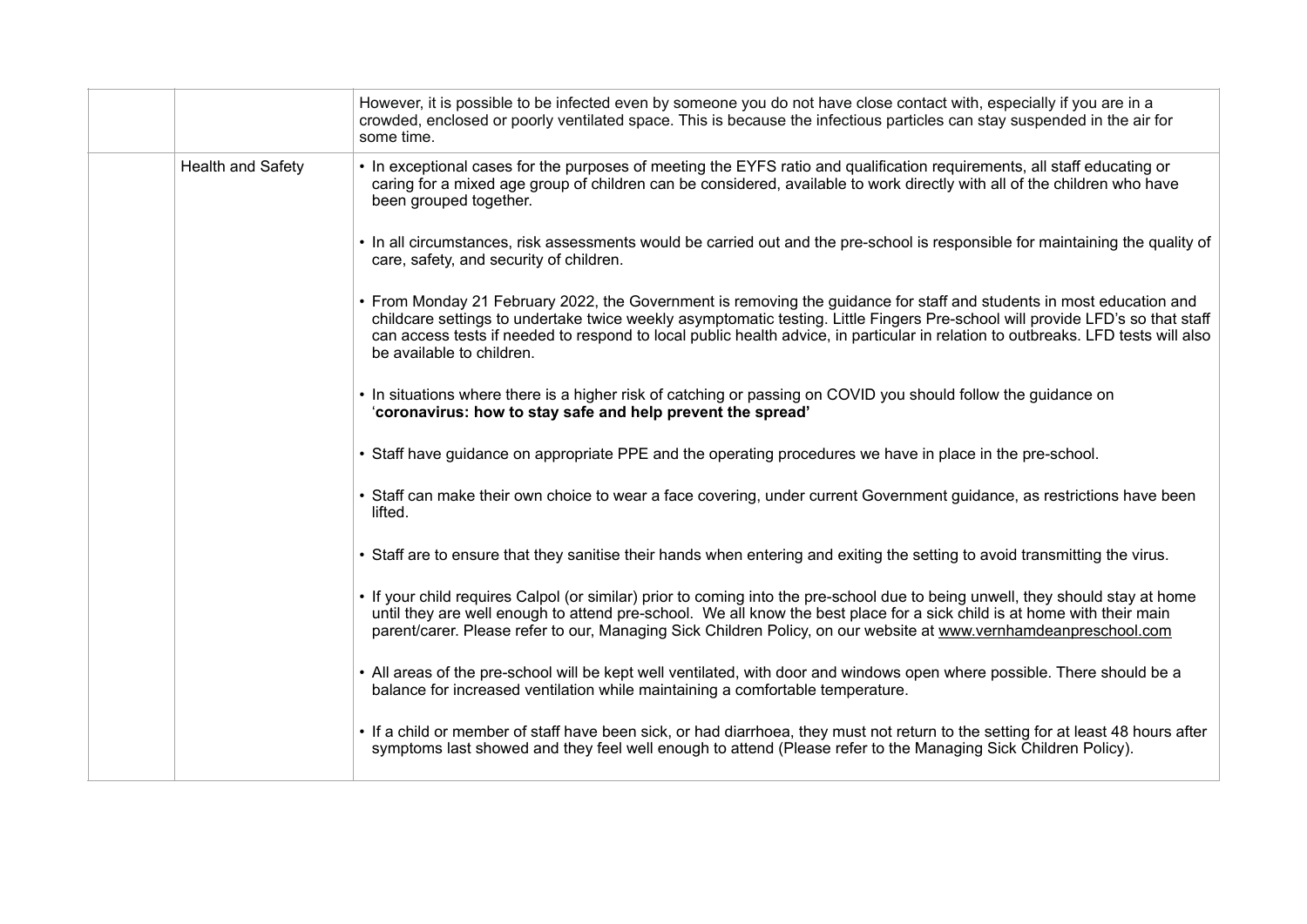| Changes to measures and guidance for managing COVID-19 in education and childcare settings from Friday 1 April<br>(DfE):                                                                                                                                                               |
|----------------------------------------------------------------------------------------------------------------------------------------------------------------------------------------------------------------------------------------------------------------------------------------|
| • Adults with the symptoms of a respiratory infection, and who have a high temperature or feel unwell, should try to stay at<br>home and avoid contact with other people until they feel well enough to resume normal activities and they no longer have<br>a high temperature         |
| • Children and young people who are unwell and have a high temperature should stay at home and avoid contact with other<br>people. They can go back to school, college or childcare when they no longer have a high temperature, and they are well<br>enough to attend                 |
| • Adults with a positive COVID-19 test result should try to stay at home and avoid contact with other people for 5 days,<br>which is when they are most infectious. For children and young people aged 18 and under, the advice will be 3 days                                         |
| • If your child has a temperature or appears unwell, they should stay at home until they are feeling better and no longer<br>reliant on temperature relief medication (as per our Managing Sick Children Policy), which can be found on our website at<br>www.vernhamdeanpreschool.com |
| • Parents may also request a copy from the pre-school manager or via adminoffice. If preschool@btinternet.com                                                                                                                                                                          |
| Symptoms of COVID-19 can include:                                                                                                                                                                                                                                                      |
| • A high temperature or shivering (chills) – a high temperature means you feel hot to touch on your chest or back (you do<br>not need to measure your temperature)                                                                                                                     |
| • A new, continuous cough – this means coughing a lot for more than an hour, or 3 or more coughing episodes in 24 hours                                                                                                                                                                |
| • A loss or change to your sense of smell or taste                                                                                                                                                                                                                                     |
| • A high temperature or shivering (chills) – a high temperature means you feel hot to touch on your chest or back (you do<br>not need to measure your temperature)                                                                                                                     |
| • Shortness of breath                                                                                                                                                                                                                                                                  |
| • Feeling tired or exhausted                                                                                                                                                                                                                                                           |
| • An aching body                                                                                                                                                                                                                                                                       |
| • A headache                                                                                                                                                                                                                                                                           |
| • A sore throat                                                                                                                                                                                                                                                                        |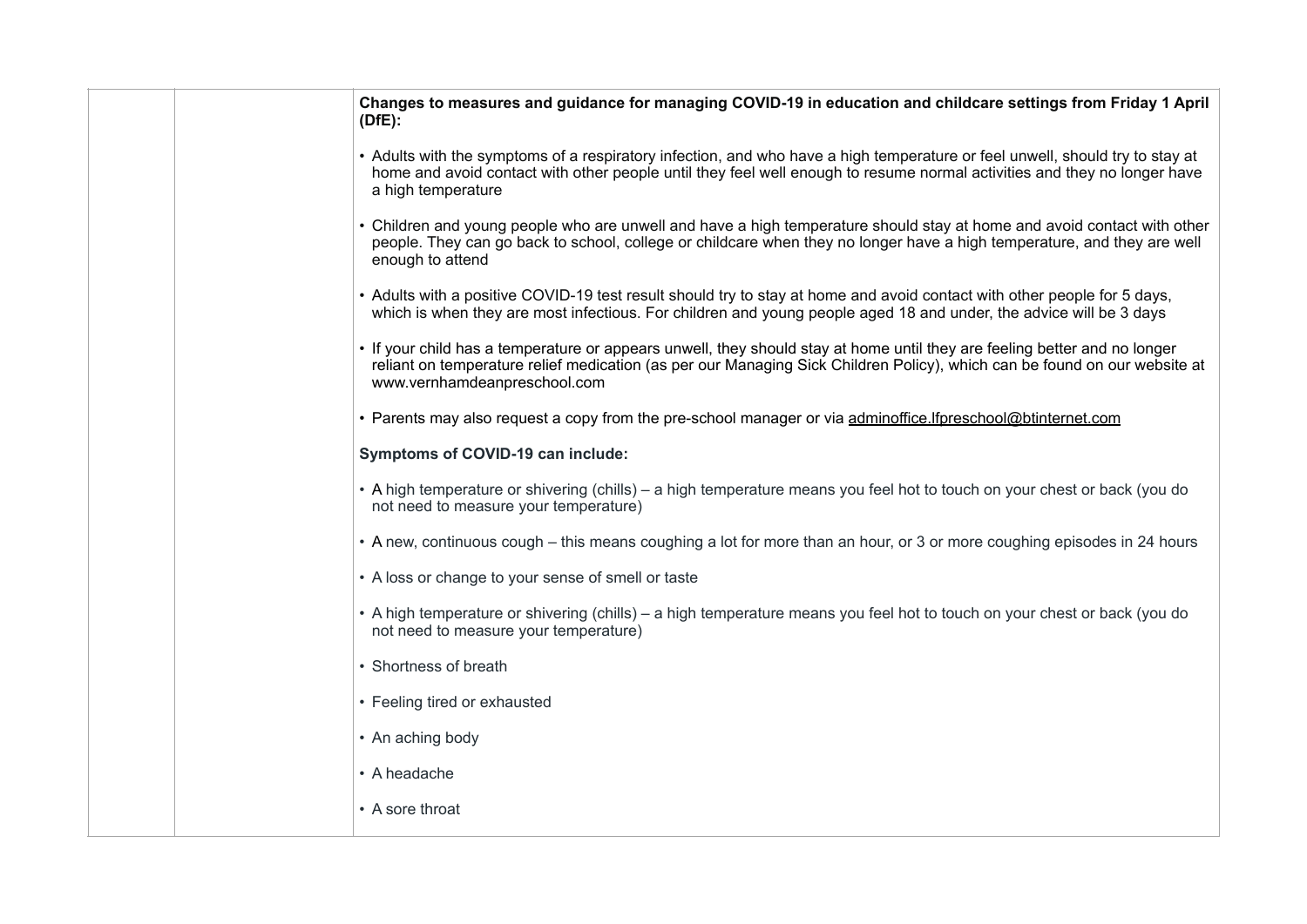| • A blocked or runny nose                                                                                                                                                                                                                                                                                                                                                                                                                                                                                                                                                                                                                                                                                                                                                                                                               |
|-----------------------------------------------------------------------------------------------------------------------------------------------------------------------------------------------------------------------------------------------------------------------------------------------------------------------------------------------------------------------------------------------------------------------------------------------------------------------------------------------------------------------------------------------------------------------------------------------------------------------------------------------------------------------------------------------------------------------------------------------------------------------------------------------------------------------------------------|
| • Loss of appetite                                                                                                                                                                                                                                                                                                                                                                                                                                                                                                                                                                                                                                                                                                                                                                                                                      |
| https://www.nhs.uk/conditions/coronavirus-covid-19/symptoms/coronavirus-in-children/                                                                                                                                                                                                                                                                                                                                                                                                                                                                                                                                                                                                                                                                                                                                                    |
| Important note: Whilst teething is known to cause such side effects as rosy cheeks and sore gums, NHS guidelines do not<br>consider a high temperature to be a side effect of teething, as such it is not to be considered when suspecting COVID-19.<br>Public Health England and Early Years Services advise that if a child's temperature reaches 38 and above the parent be<br>asked asked to collect the child and to seek medical advice.                                                                                                                                                                                                                                                                                                                                                                                          |
| If a child's temperature reaches 38 degrees and is showing symptoms of a fever, we will take the child's temperature using a<br>digital thermometer, a second reading will be taken 10 to 15 minutes later and thereafter for up to one hour before calling<br>the parent to collect the child from Pre-school. Staff will record all temperatures taken as evidence of changes in a child's<br>temperature and share with the parents. If we give a paper copy, then one copy to be kept on file and one will be given to<br>the parents.                                                                                                                                                                                                                                                                                              |
| If you live in the same household as someone who has COVID-19, you are at a significantly higher risk of becoming<br>infectious yourself. However, if you have been vaccinated with the COVID-19 vaccine, you are less likely to become ill. You<br>are also less likely to spread COVID-19 to other people, but this is still possible. Therefore, if you are aged 18 years and 6<br>months or over and are not fully vaccinated* and live in the same household as someone with COVID-19, you are no longer<br>legally required to stay at home, however the current guidance recommends you stay at home for 5 days and then continue<br>to follow the guidance until you have received 2 negative test results on consecutive days. This is the same guidance for<br>fully vaccinated people. Please follow our requests on page 1. |
| You are classed as fully vaccinated 14 days after receiving 2 doses of an approved vaccine.<br>The main symptoms of COVID-19 are a recent onset of any of the following:                                                                                                                                                                                                                                                                                                                                                                                                                                                                                                                                                                                                                                                                |
| A new continuous cough<br>$\bullet$                                                                                                                                                                                                                                                                                                                                                                                                                                                                                                                                                                                                                                                                                                                                                                                                     |
| A high temperature<br>$\bullet$                                                                                                                                                                                                                                                                                                                                                                                                                                                                                                                                                                                                                                                                                                                                                                                                         |
| A loss of, or change in, your normal sense of taste or smell (anosmia)<br>$\bullet$                                                                                                                                                                                                                                                                                                                                                                                                                                                                                                                                                                                                                                                                                                                                                     |
| If you have any of these symptoms, you should order a PCR test. You are advised to stay at home and avoid contact with<br>other people while you are waiting for the test result. You should also follow this advice if you have a positive LFD test result,<br>even if you do not have any symptoms.                                                                                                                                                                                                                                                                                                                                                                                                                                                                                                                                   |
|                                                                                                                                                                                                                                                                                                                                                                                                                                                                                                                                                                                                                                                                                                                                                                                                                                         |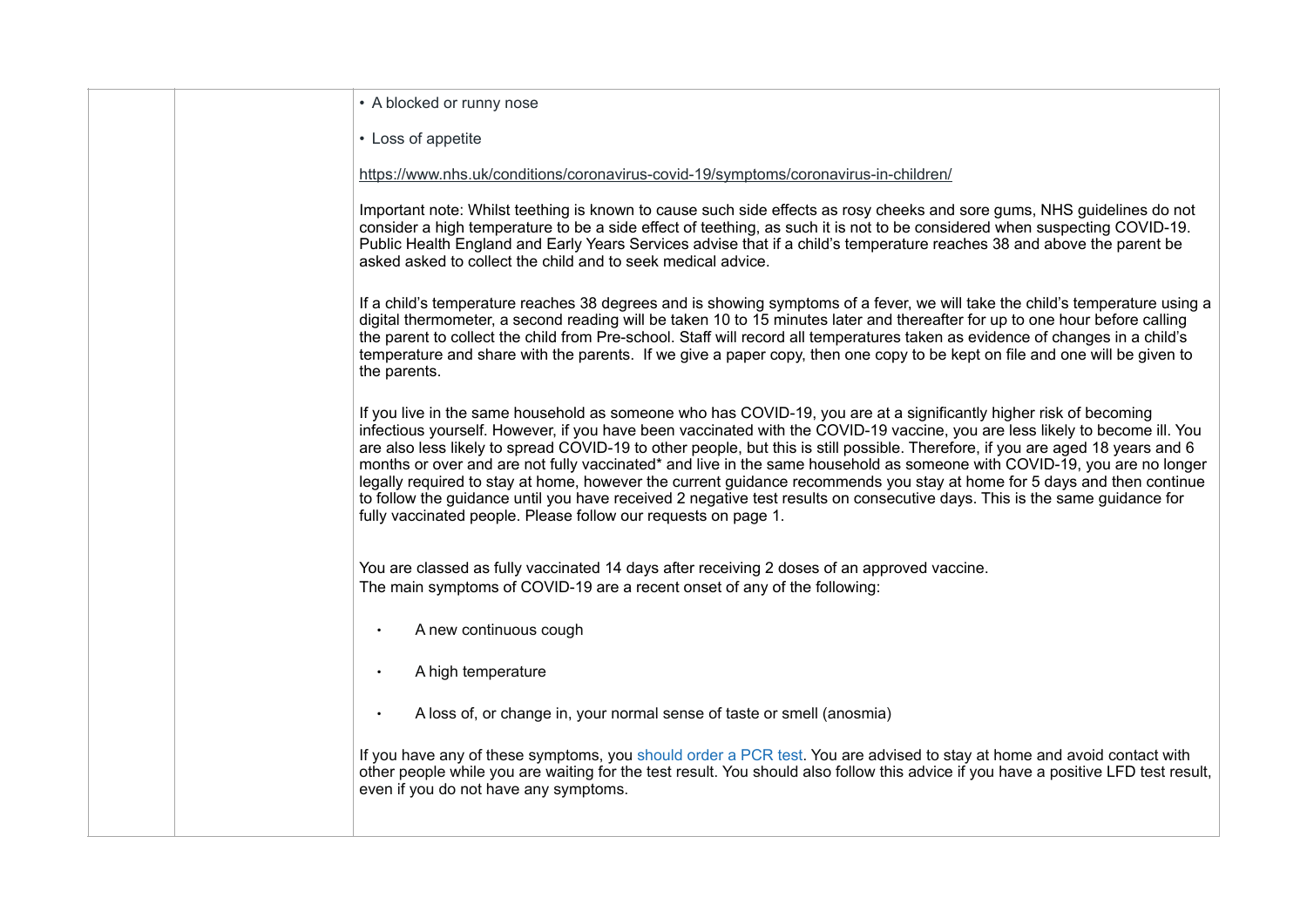|                                | From Monday 17th January, people who are self-isolating with COVID-19 will have the option to reduce their isolation period<br>after 5 full days if they test negative with a lateral flow device (LFD) test on both day 5 and day 6 and they do not have a<br>temperature. For example, if they test negative on the morning of day 5 and the morning of day 6, they can return to their<br>place of work, education or childcare setting immediately on day 6. The first test must be taken no earlier than day 5 of the<br>self-isolation period and the second must be taken the following day. Circumstances that may require a child/family to self-<br>isolate even though they are not displaying symptoms, such as having travelled to a destination on the Government list<br>requiring isolation on return. Please ensure that you inform the pre-school of any travel outside of the United Kingdom.<br>All toys and resources that are used by the children during the day must be cleaned using Milton or anti-bac spray<br>$\bullet$<br>daily.<br>All soft furnishings/soft toys and dressing up clothes will continue to be washed regularly.<br>$\bullet$<br>If a member of staff develops suspected COVID-19 symptoms whilst working at the pre-school, they will be sent<br>$\bullet$<br>home immediately and will isolate at home in line with the NHS guidance and Government guidance. |
|--------------------------------|--------------------------------------------------------------------------------------------------------------------------------------------------------------------------------------------------------------------------------------------------------------------------------------------------------------------------------------------------------------------------------------------------------------------------------------------------------------------------------------------------------------------------------------------------------------------------------------------------------------------------------------------------------------------------------------------------------------------------------------------------------------------------------------------------------------------------------------------------------------------------------------------------------------------------------------------------------------------------------------------------------------------------------------------------------------------------------------------------------------------------------------------------------------------------------------------------------------------------------------------------------------------------------------------------------------------------------------------------------------------------------------------------------------|
| Reporting cases of<br>COVID-19 | Test results no longer have to be reported to NHS Test and Trace.                                                                                                                                                                                                                                                                                                                                                                                                                                                                                                                                                                                                                                                                                                                                                                                                                                                                                                                                                                                                                                                                                                                                                                                                                                                                                                                                            |
|                                | The setting will support and implement local processes to reduce the risk of COVID 19 transmission.                                                                                                                                                                                                                                                                                                                                                                                                                                                                                                                                                                                                                                                                                                                                                                                                                                                                                                                                                                                                                                                                                                                                                                                                                                                                                                          |
|                                | Direct staff and children who have symptoms to have a PCR test.                                                                                                                                                                                                                                                                                                                                                                                                                                                                                                                                                                                                                                                                                                                                                                                                                                                                                                                                                                                                                                                                                                                                                                                                                                                                                                                                              |
|                                | Contact Early Years and Childcare Service (Services for Young Children) for support if needed or if thresholds are met<br>including full or part closure.                                                                                                                                                                                                                                                                                                                                                                                                                                                                                                                                                                                                                                                                                                                                                                                                                                                                                                                                                                                                                                                                                                                                                                                                                                                    |
|                                | Where relevant the setting will inform RIDDOR.                                                                                                                                                                                                                                                                                                                                                                                                                                                                                                                                                                                                                                                                                                                                                                                                                                                                                                                                                                                                                                                                                                                                                                                                                                                                                                                                                               |
|                                | There is no longer a requirement to inform OFSTED of COVID 19.                                                                                                                                                                                                                                                                                                                                                                                                                                                                                                                                                                                                                                                                                                                                                                                                                                                                                                                                                                                                                                                                                                                                                                                                                                                                                                                                               |
|                                | A report will be made to RIDDOR should an accident or incident at the setting occur which could have led to the release or<br>escape of COVID-19. This must be reported as it is a dangerous occurrence.                                                                                                                                                                                                                                                                                                                                                                                                                                                                                                                                                                                                                                                                                                                                                                                                                                                                                                                                                                                                                                                                                                                                                                                                     |
| <b>Food Preparations</b>       | Our staff will continue to provide all snacks to the children in the pre-school.                                                                                                                                                                                                                                                                                                                                                                                                                                                                                                                                                                                                                                                                                                                                                                                                                                                                                                                                                                                                                                                                                                                                                                                                                                                                                                                             |
|                                | Staff will wear appropriate PPE to minimise the risk of contamination to the food.                                                                                                                                                                                                                                                                                                                                                                                                                                                                                                                                                                                                                                                                                                                                                                                                                                                                                                                                                                                                                                                                                                                                                                                                                                                                                                                           |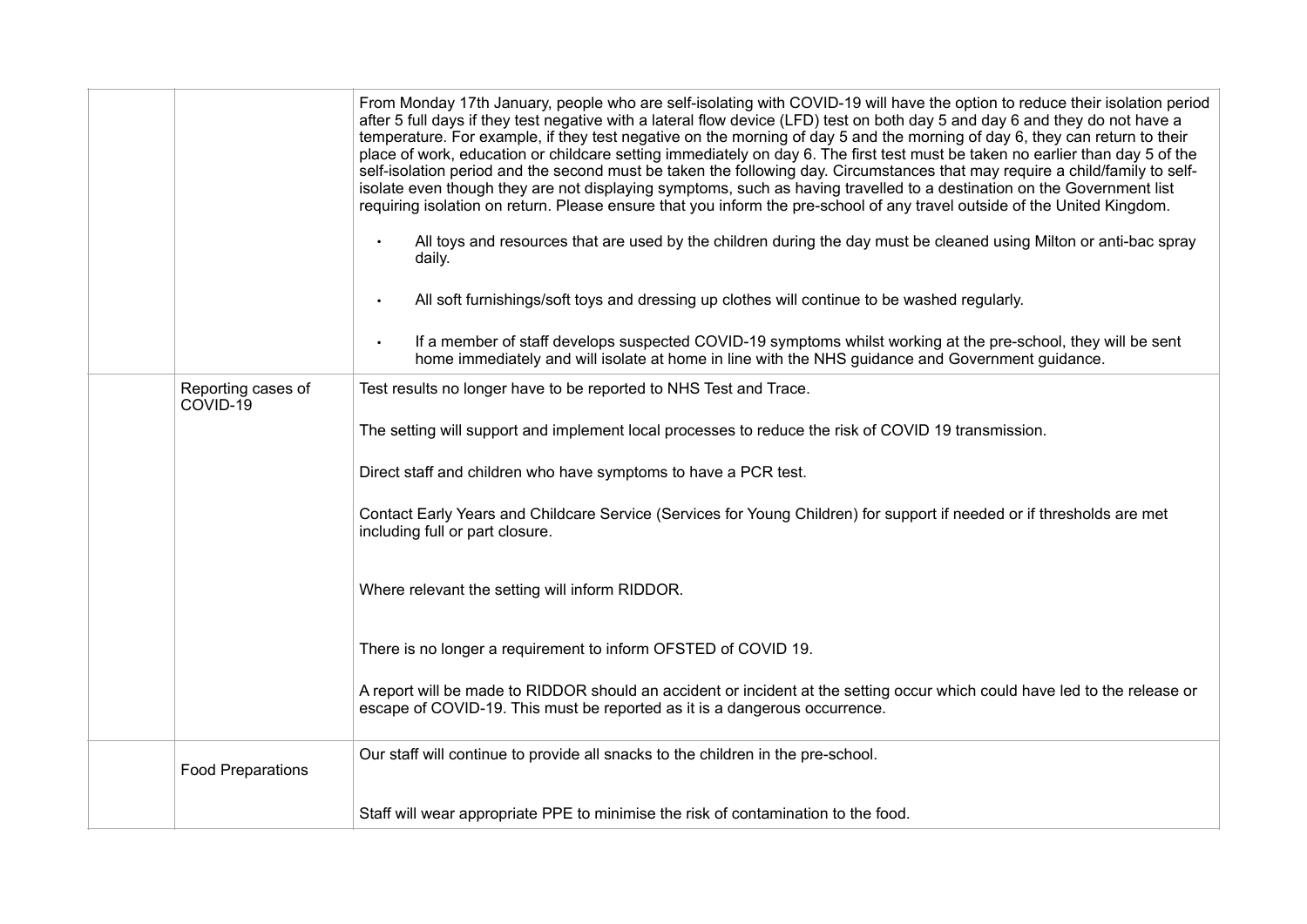|                            | All staff handling food are in receipt of their Level 2 Food Hygiene training certificate.                                                                                                                                                                                                                         |
|----------------------------|--------------------------------------------------------------------------------------------------------------------------------------------------------------------------------------------------------------------------------------------------------------------------------------------------------------------|
|                            | Staff must ensure that they wash/sanitise their hands before and after supporting with mealtimes in the room.                                                                                                                                                                                                      |
| Wellbeing and<br>education | Children will be supported in age-appropriate ways to understand the steps they can take to keep themselves safe<br>including regular hand washing and sneezing into a tissue.                                                                                                                                     |
|                            | Children will be supported to use sanitiser/ hand washing where necessary.                                                                                                                                                                                                                                         |
|                            | Children will be supported to understand the changes and challenges they may be encountering as a result of COVID-19                                                                                                                                                                                               |
|                            | Staff need to ensure they are aware of children's attachments and their need for emotional support at this time.                                                                                                                                                                                                   |
|                            | Activities will support and nurture children in developing their social and emotional well-being and resilience.                                                                                                                                                                                                   |
|                            | Drop off in the morning will continue to take place at the front gate until further notice.                                                                                                                                                                                                                        |
|                            | Pick-ups – parents /carers will be allowed to enter the pre-school for pick up only. This will be done under the guidance of<br>the pre-school manager. However, should there be a confirmed case or localised outbreak we will return to our drop off and<br>collection procedure taking place at the front gate. |
|                            | Any parents/ carers who have COVID-19 symptoms should stay away from the pre-school until they have a negative LFD<br>test. Feel free to contact us via phone (01264 737735) or via email (manager.Ifpreschool@btinternet.com) if you have any<br>questions or queries during the day.                             |
| Personal Hygiene           | Staff and children are expected to wash their hands for 20 seconds with running water and soap and then dry<br>$\bullet$<br>thoroughly. Hand washing is encouraged throughout the day at regular intervals.                                                                                                        |
|                            | Staff, parents, and children should sanitise their hands on arrival at the pre-school and as they depart at the end of<br>$\bullet$<br>the day. (Hand sanitiser can be found at the entrance to the pre-school.                                                                                                    |
|                            | Hand sanitiser is provided in the main room and areas around the pre-school including the kitchen.<br>$\bullet$                                                                                                                                                                                                    |
|                            | Nappies will continue to be disposed of in a hygienic manner.<br>$\bullet$                                                                                                                                                                                                                                         |
|                            | All gloves and PPE will be disposed in a nappy sack/medical waste bag immediately after use<br>$\bullet$<br>placed in a closed bin.                                                                                                                                                                                |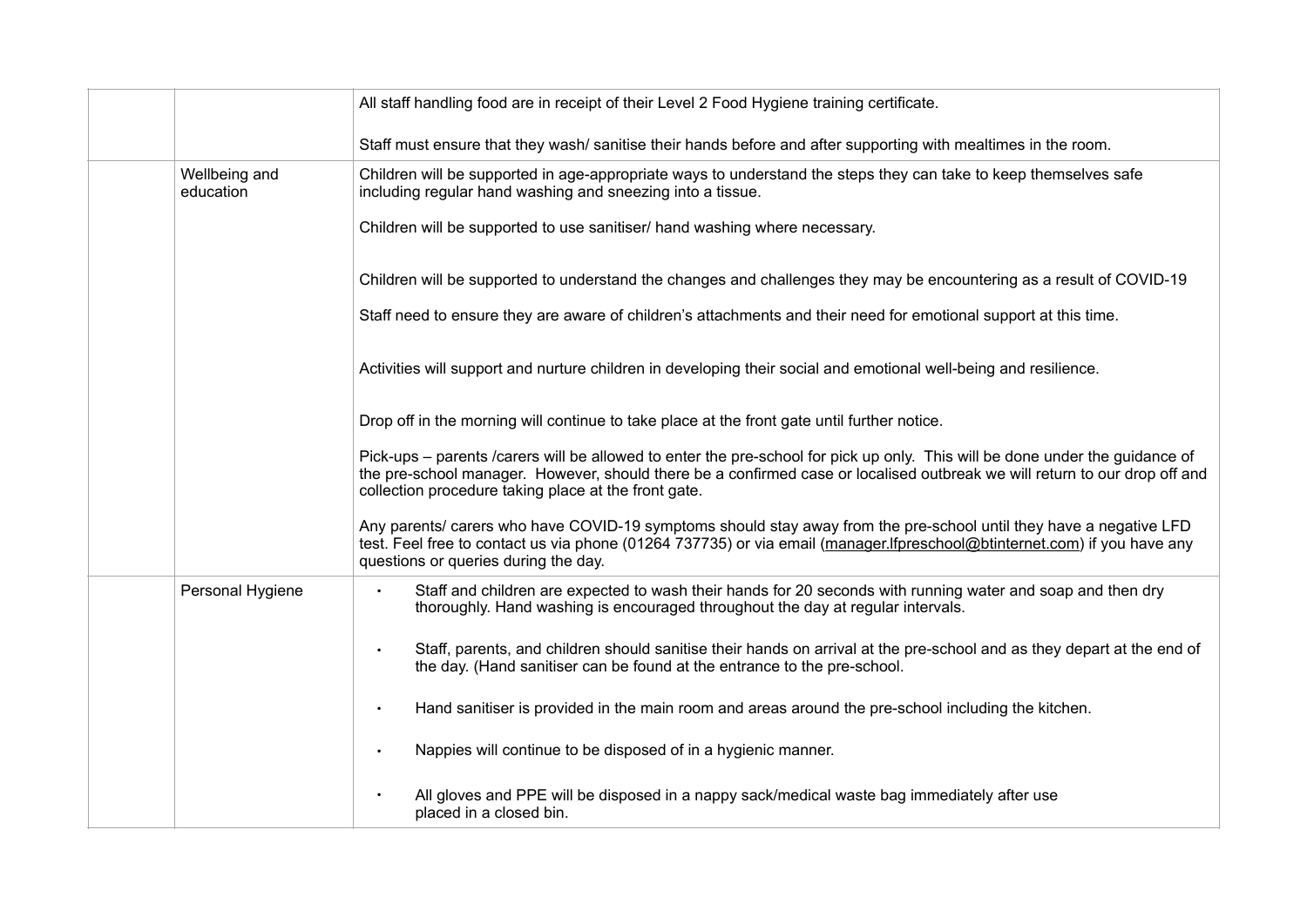|                        | Please discourage your children from bringing in toys from home unless essential. We understand that some<br>children require a comforter, and we will endeavour to ensure that these are accessible to the individual child only.<br>This will help prevent children becoming distressed when another child wants their toy, as well as preventing loss,<br>damage, or transfer of viruses. |
|------------------------|----------------------------------------------------------------------------------------------------------------------------------------------------------------------------------------------------------------------------------------------------------------------------------------------------------------------------------------------------------------------------------------------|
|                        | Posters are displayed in the pre-school to demonstrate good hygiene practices.                                                                                                                                                                                                                                                                                                               |
|                        | Staff and children are encouraged to sneeze in the crook of their arm.<br>$\bullet$                                                                                                                                                                                                                                                                                                          |
|                        | If baking is taking place in the pre-school individual resources must be used where possible and cleaned after use.<br>$\bullet$                                                                                                                                                                                                                                                             |
|                        | Windows are to be opened throughout the day to ensure good ventilation in the room prior to the children entering<br>$\bullet$<br>the pre-school                                                                                                                                                                                                                                             |
|                        | Regular spot checks will be carried out to ensure cleaning is of a high standard throughout the nursery.<br>$\bullet$                                                                                                                                                                                                                                                                        |
| Cleaning               | An enhanced cleaning schedule is in place to include all furniture, surfaces and children's toys and equipment.<br>$\bullet$                                                                                                                                                                                                                                                                 |
|                        | Touch points and hand washing facilities are cleaned and sanitised regularly throughout the day<br>$\bullet$                                                                                                                                                                                                                                                                                 |
|                        | Mop heads are to be sanitised daily and toilet cloths are changed immediately after use.                                                                                                                                                                                                                                                                                                     |
|                        | The pre-school undergoes a regular deep clean by the staff to ensure all areas are cleaned to a high quality.                                                                                                                                                                                                                                                                                |
| <b>Risk Assessment</b> | An outbreak management plan is in place, outlining how the pre-school would operate. It describes the principles of<br>managing local outbreaks of COVID-19 (Including responding to variants of concern) in education and childcare settings. It<br>is considered alongside the relevant Covid-19 guidance for those settings.                                                              |
|                        | Our risk assessment highlights any risks in the COVID pandemic, and the safety control measures currently in place<br>throughout the pre-school.                                                                                                                                                                                                                                             |
| <b>PPE</b>             | Government guidance is that PPE is not required for general use in Early Years settings to protect against COVID<br>transmission.                                                                                                                                                                                                                                                            |
|                        | PPE should continue to be worn as normal for nappy changing and the administration of first aid.<br>$\bullet$                                                                                                                                                                                                                                                                                |